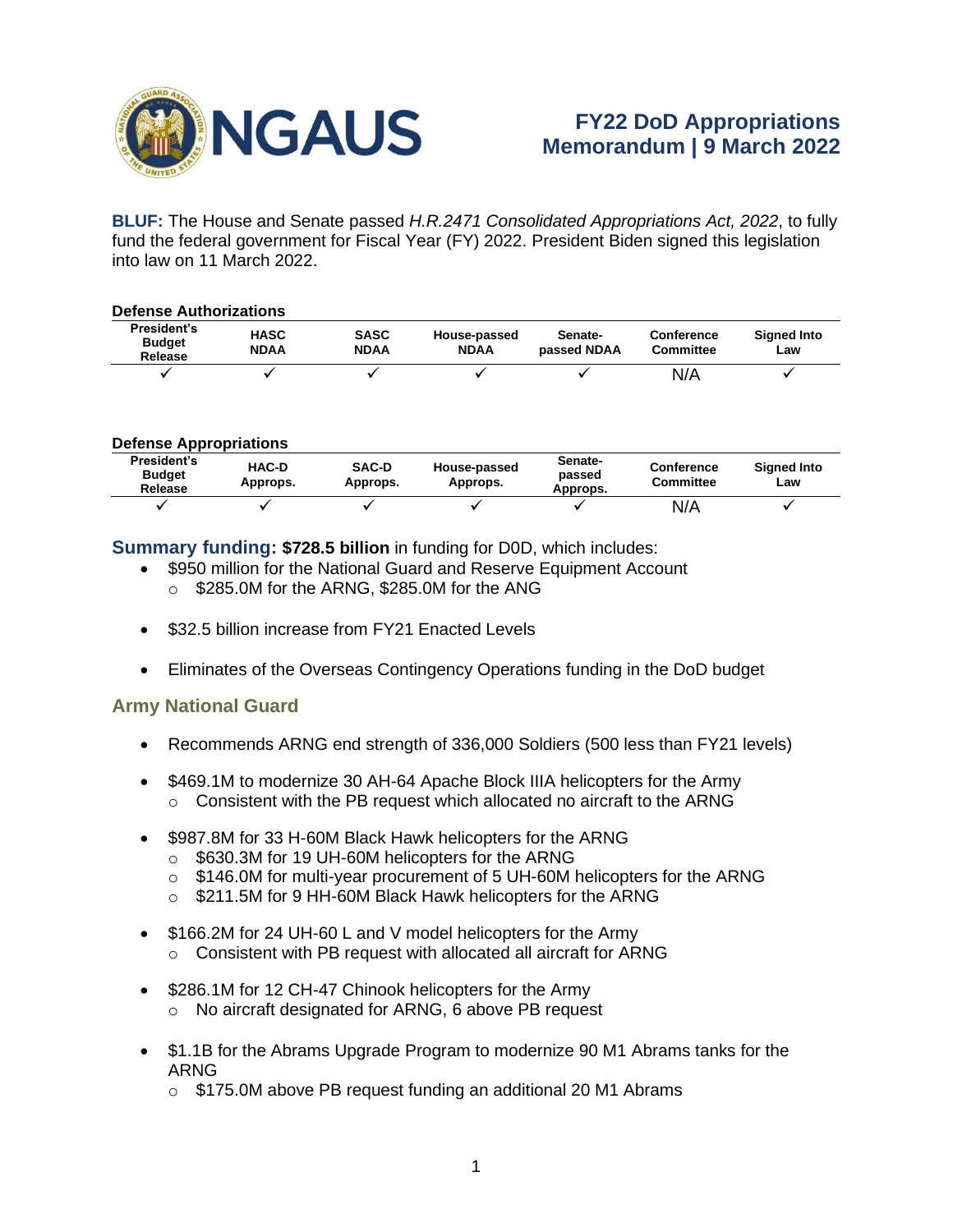- \$100.0M for the High Mobility Multipurpose Wheeled Vehicle (HMMWV) modernization program for the ARNG
- \$662.9M for the Paladin Integrated Management (PIM) system for the Army o \$227.4M above PB request, funding an additional 23 PIMs
- \$574.6M for Joint Light Tactical Vehicles (JLTVs) for the Army o Consistent with PB Request, funding 2,744 JLTVs
- *Army Guard Multi-Domain Operations (MDO)*: Directs the Secretary of the Army to provide a report to the House and Senate Appropriations Committees on which MDO capabilities can be incorporated into the ARNG.

## **Air National Guard**

- Recommends ANG end strength at 108,300 Airmen (200 more than FY21 levels)
- \$2.3B for C-130J Super Hercules aircraft for the Air Force o \$1.8B for 16 additional C-130Js above PB request 'only' for ANG
- \$4.2B for 48 F-35A Lightning II aircraft for the Air Force o Consistent with PB request which allocated no new aircraft for the ANG
- \$1.1B for 12 F-15EX aircraft for the Air Force o Consistent with PB request, which allocated no new aircraft for the ANG
- \$2.3B for 14 KC-46A Pegasus aircraft for the Air Force o Consistent with PB request, which allocated no new aircraft for the ANG
- \$743.9M for 14 HH-60W Combat Rescue Helicopters for the Air Force o Consistent with PB request
- \$92.2M for 4 MQ-9 Reaper aircraft for the Air Force
- \$95.8M for F-16 AESA RADAR kits and spares 'only' for the ANG
- \$272.2M for C-130 modifications for the ANG
	- o \$151.0M for NP2000 propeller upgrades
	- o \$79.0M for T-56 3.5 series engine upgrades
	- o \$20.0M for Modular Airborne Firefighting system (MAFS)
- \$25.0M for modular small arms ranges 'only' for ANG
- \$9.4M for HMMWV modernization program for the Air Force
- *C-130 Diminishing Manufacturing Sources (DMS)*: Recognizes importance of maintaining a viable C-130 production line which requires a significant investment in diminishing manufacturing sources through FY2026. Requires Secretary of the Air Force to submit a total cost estimate to the House and Senate Appropriations Committees to maintain C-130J DMS requirements